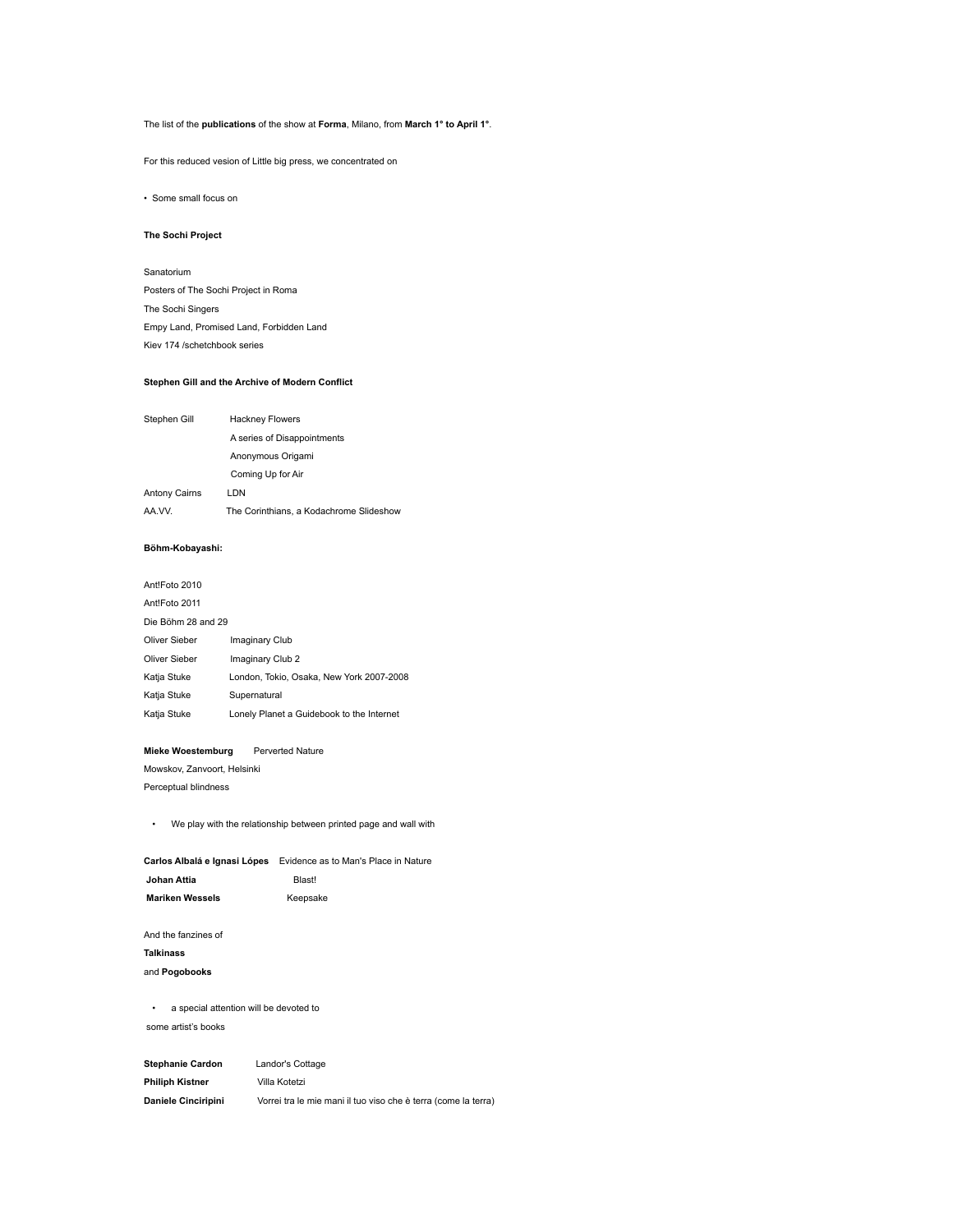#### and to Italian book

| Salvatore Santoro             | Saluti da Pinetamare                |
|-------------------------------|-------------------------------------|
| <b>Documentary Platform</b>   | <b>Visions and Documents</b>        |
| Arianna Arcara e Luca Santese | Found Photos in Detroit             |
| <b>Cesare Ballardini</b>      | Dal Vero                            |
| Guido Guidi                   | La figura dell'Orante               |
| Veronica D'Altri              | $110 -$ one                         |
| Federico Ciamei               | 80s SWM seeks LTR                   |
| Alessandra Spranzi            | Una Casa su Misura                  |
| <b>Stefano Graziani</b>       | Under the Volcano and other Stories |
| <b>Stefano Graziani</b>       | Un altro vulcano                    |
| Luca Andreoni                 | Non si fa in tempo ad avere paura   |
| Nico Baumgarten               | Berlusconians no Berlusconians      |
| Pino Musi                     | <b>Facecity Scroll</b>              |
| <b>NASTYNASTY</b>             | Ordinary 90's playgame              |
| Luca Baioni                   | The Great Grain from Painhell       |
| Giulia di Lenarda             | Greensomnia                         |
| <b>Tin Piernu</b>             | Tin Piernu, fotografo di Tercimonte |
| 0-100                         | Spring issue 2009                   |
| Giorgio di Noto               | The Arab Revolt                     |
| <b>Bolopaper</b>              | Bolo magazine n°1                   |
|                               |                                     |

## • Dutch publishing, a great reference point for both production and design, will find place with

| <b>Anne Geene</b>                        | Perceel nr.235, Encyclopedia of an Allotment Garden |  |
|------------------------------------------|-----------------------------------------------------|--|
| Erik van der Weijde                      | Theory of Ruin                                      |  |
| Eric Van Der Weijde with                 |                                                     |  |
| Eric Kessels, Linus Bill, Takashi Homma, |                                                     |  |
| Eric Tabuchi, Paul Kooiker               | Foto zine nr.4                                      |  |
| <b>Elisabeth Tonnard</b>                 | In this Dark Wood                                   |  |
|                                          | Two of Us                                           |  |
| <b>Bas Princen</b>                       | Refuge                                              |  |
| <b>Anouk Kruithof</b>                    | Happy Birthday                                      |  |
| Paul Kooiker                             | Sunday                                              |  |
| David Galjaard                           | Concresco                                           |  |
| <b>Willem Popelier</b>                   | And Willem                                          |  |

• Without loosing sight to some international samples

| Broomerg&Chanarin           | <b>ABOC</b>                   |
|-----------------------------|-------------------------------|
| Antoine D'agata             | Postion(s)                    |
| <b>Cristina De Middel</b>   | The Afronauts                 |
| <b>Chris Coekin</b>         | The Altogether                |
| Eric Tabuchi                | Hypertrophy                   |
| Idan Hayosh, Corina Künzli, |                               |
| Salome Schmuki              | Jet Master, a visual Strategy |
| Jules Spinatch              | Am Ende der Sehnsucht         |
| Laëtitia Donval             | <b>Nerves</b>                 |
| Taiyo Onorato e Nico Krebs  | The Great Unreal              |
| <b>Morten Andersen</b>      | Color F.                      |
|                             | <b>Black and Blue</b>         |
| <b>Olivier Cablat</b>       | <b>Temples</b>                |
| Kalle Sanner                | Album                         |
|                             |                               |